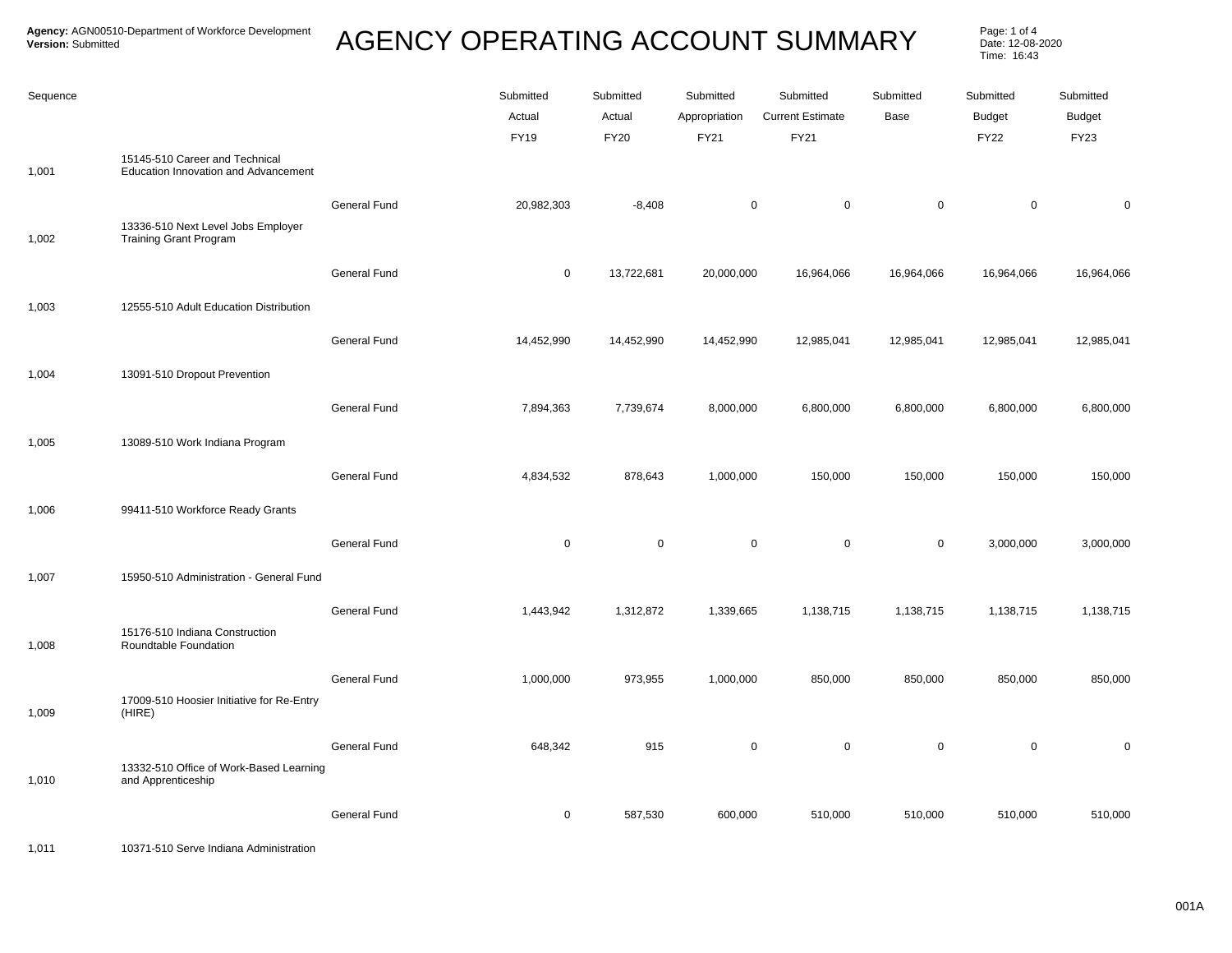## AGENCY OPERATING ACCOUNT SUMMARY Page: 2 of 4

Date: 12-08-2020 Time: 16:43

| Sequence |                                                   |                        | Submitted<br>Actual<br><b>FY19</b> | Submitted<br>Actual<br><b>FY20</b> | Submitted<br>Appropriation<br>FY21 | Submitted<br><b>Current Estimate</b><br>FY21 | Submitted<br>Base | Submitted<br><b>Budget</b><br><b>FY22</b> | Submitted<br><b>Budget</b><br>FY23 |
|----------|---------------------------------------------------|------------------------|------------------------------------|------------------------------------|------------------------------------|----------------------------------------------|-------------------|-------------------------------------------|------------------------------------|
| 1,012    | 13890-510 Proprietary Educational<br>Institutions | General Fund           | 239,560                            | 239,560                            | 239,560                            | 239,560                                      | 239,560           | 239,560                                   | 239,560                            |
|          |                                                   | General Fund           | 62,639                             | 62,639                             | 62,639                             | 53,243                                       | 53,243            | 53,243                                    | 53,243                             |
| 1,013    | 15146-510 Indiana Works Councils                  | General Fund           | 1,048                              | $\pmb{0}$                          | $\mathbf 0$                        | $\mathbf 0$                                  | $\mathsf 0$       | $\mathbf 0$                               | $\pmb{0}$                          |
| 1,014    | 52410-510 Special Employment Security             |                        |                                    |                                    |                                    |                                              |                   |                                           |                                    |
| 1,015    | 55720-510 Student Assurance Fund                  | <b>Dedicated Funds</b> | 8,623,336                          | 17,056,557                         | 11,652,605                         | 19,164,000                                   | 19,164,000        | 19,164,000                                | 19,164,000                         |
| 1,016    | 55610-510 Proprietary Educational<br>Institutions | <b>Dedicated Funds</b> | 94,708                             | 19,412                             | 83,535                             | 19,080                                       | 19,080            | 19,080                                    | 19,080                             |
|          |                                                   | <b>Dedicated Funds</b> | $\mathbf 0$                        | 52,678                             | 23,111                             | $\mathbf 0$                                  | $\mathbf 0$       | $\mathbf 0$                               | 0                                  |
|          |                                                   | Transferred Funding In | 54,665                             | 62,639                             | 62,639                             | 53,243                                       | 53,243            | 53,243                                    | 53,243                             |
|          |                                                   | TOTAL:                 | 54,665                             | 115,317                            | 85,750                             | 53,243                                       | 53,243            | 53,243                                    | 53,243                             |
| 1,017    | 47040-510 Skills 2016 Training Fund               |                        |                                    |                                    |                                    |                                              |                   |                                           |                                    |
| 1,018    | 70070-510 Unemployment Insurance Trust<br>Fund    | <b>Dedicated Funds</b> | 7,555                              | 0                                  | $\mathbf 0$                        | $\mathsf 0$                                  | $\mathsf 0$       | $\boldsymbol{0}$                          | 0                                  |
|          |                                                   | <b>Federal Funds</b>   | 237,047,348                        | 3,987,921,262                      | 315,885,494                        | 1,440,000,000                                | 1,440,000,000     | 1,440,000,000                             | 1,440,000,000                      |
| 1,019    | 62410-510 DWD DOL Fund                            |                        |                                    |                                    |                                    |                                              |                   |                                           |                                    |
|          |                                                   | <b>Federal Funds</b>   | 122,497,141                        | 111,163,045                        | 100,762,199                        | 183,203,651                                  | 183,203,651       | 183,203,651                               | 183,203,651                        |
|          |                                                   | Transferred Funding In | 1,143,942                          | 1,312,872                          | 1,339,665                          | 1,138,715                                    | 1,138,715         | 1,138,715                                 | 1,138,715                          |
|          |                                                   | TOTAL:                 | 123,641,083                        | 112,475,917                        | 102,101,864                        | 184,342,366                                  | 184,342,366       | 184,342,366                               | 184,342,366                        |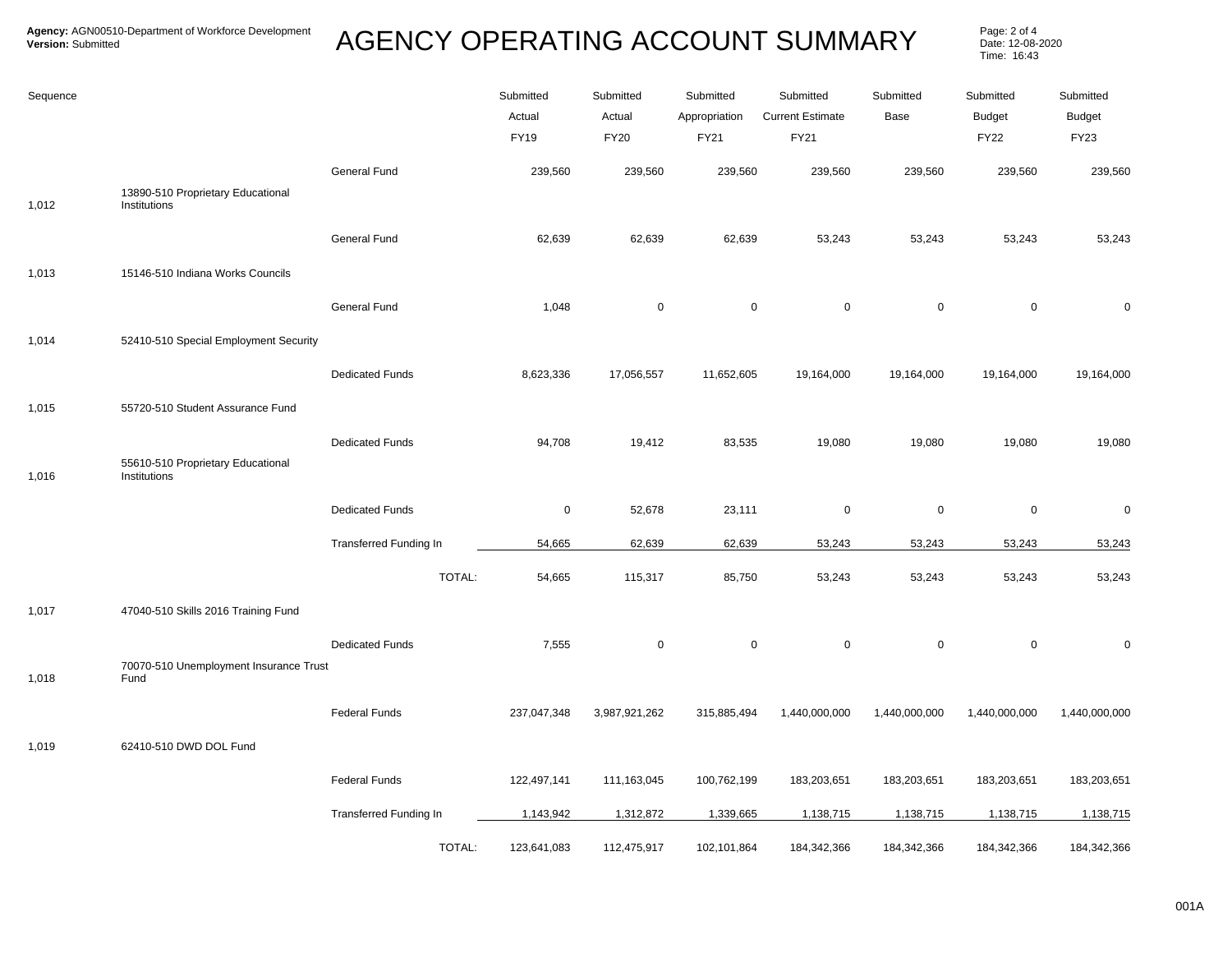## AGENCY OPERATING ACCOUNT SUMMARY Page: 3 of 4

Date: 12-08-2020 Time: 16:43

| Sequence |                                                      |                               | Submitted<br>Actual<br>FY19 | Submitted<br>Actual<br>FY20 | Submitted<br>Appropriation<br>FY21 | Submitted<br><b>Current Estimate</b><br>FY21 | Submitted<br>Base | Submitted<br><b>Budget</b><br><b>FY22</b> | Submitted<br><b>Budget</b><br><b>FY23</b> |
|----------|------------------------------------------------------|-------------------------------|-----------------------------|-----------------------------|------------------------------------|----------------------------------------------|-------------------|-------------------------------------------|-------------------------------------------|
| 1,020    | 62420-510 DWD DOEd Fund                              |                               |                             |                             |                                    |                                              |                   |                                           |                                           |
|          |                                                      | <b>Federal Funds</b>          | 21,115,800                  | 12,254,985                  | 9,771,765                          | 12,809,069                                   | 12,809,069        | 12,809,069                                | 12,809,069                                |
|          |                                                      | <b>Transferred Funding In</b> | 14,452,990                  | 14,452,990                  | 14,452,990                         | 12,985,041                                   | 12,985,041        | 12,985,041                                | 12,985,041                                |
|          |                                                      | TOTAL:                        | 35,568,790                  | 26,707,975                  | 24,224,755                         | 25,794,110                                   | 25,794,110        | 25,794,110                                | 25,794,110                                |
| 1,021    | 63111-510 DWD DHHS Fund                              |                               |                             |                             |                                    |                                              |                   |                                           |                                           |
|          |                                                      | <b>Federal Funds</b>          | 6,834,356                   | 7,454,782                   | 6,151,860                          | 932,000                                      | 932,000           | 932,000                                   | 932,000                                   |
| 1,022    | 63121-510 DWD CNCS Fund                              |                               |                             |                             |                                    |                                              |                   |                                           |                                           |
|          |                                                      | <b>Federal Funds</b>          | 3,877,974                   | 3,649,179                   | 2,114,575                          | 3,925,872                                    | 3,925,872         | 3,925,872                                 | 3,925,872                                 |
|          |                                                      | <b>Transferred Funding In</b> | 239,560                     | 239,560                     | 239,560                            | 239,560                                      | 239,560           | 239,560                                   | 239,560                                   |
|          |                                                      | TOTAL:                        | 4,117,534                   | 3,888,739                   | 2,354,135                          | 4,165,432                                    | 4,165,432         | 4,165,432                                 | 4,165,432                                 |
| 1,023    | 70060-510 Trade Expansion Benefits                   |                               |                             |                             |                                    |                                              |                   |                                           |                                           |
|          |                                                      | <b>Federal Funds</b>          | 3,494,573                   | 2,676,977                   | 2,421,704                          | 3,000,000                                    | 3,000,000         | 3,000,000                                 | 3,000,000                                 |
| 1,024    | 58130-510 Workforce Investment Act -<br>Youth - ARRA |                               |                             |                             |                                    |                                              |                   |                                           |                                           |
|          |                                                      | <b>Federal Funds</b>          | 500                         | $\mathsf 0$                 | $\mathsf 0$                        | $\mathbf 0$                                  | $\mathbf 0$       | $\mathbf 0$                               | 0                                         |
| 1,025    | 62400-510 DWD DHS Fund                               |                               |                             |                             |                                    |                                              |                   |                                           |                                           |
|          |                                                      | <b>Federal Funds</b>          | $\pmb{0}$                   | 66                          | $\pmb{0}$                          | $\mathsf 0$                                  | $\mathsf 0$       | $\mathbf 0$                               | 0                                         |
| 1,026    | 62421-510 DWD DOJ Fund                               |                               |                             |                             |                                    |                                              |                   |                                           |                                           |
|          |                                                      | <b>Federal Funds</b>          | 14                          | 16                          | $\mathsf 0$                        | $\mathbf 0$                                  | $\mathbf 0$       | $\mathbf 0$                               | 0                                         |
| 1,027    | 17700-510 State Workforce Development<br>Fund        |                               |                             |                             |                                    |                                              |                   |                                           |                                           |
|          |                                                      | Transferred Funding In        | 4,548,454                   | 7,591,035                   | 0                                  | 4,000,000                                    | $\mathsf 0$       | $\mathbf 0$                               | $\pmb{0}$                                 |

AGN00510-Department of Workforce Development No Funding Type 0 0 0 0 0 0 0